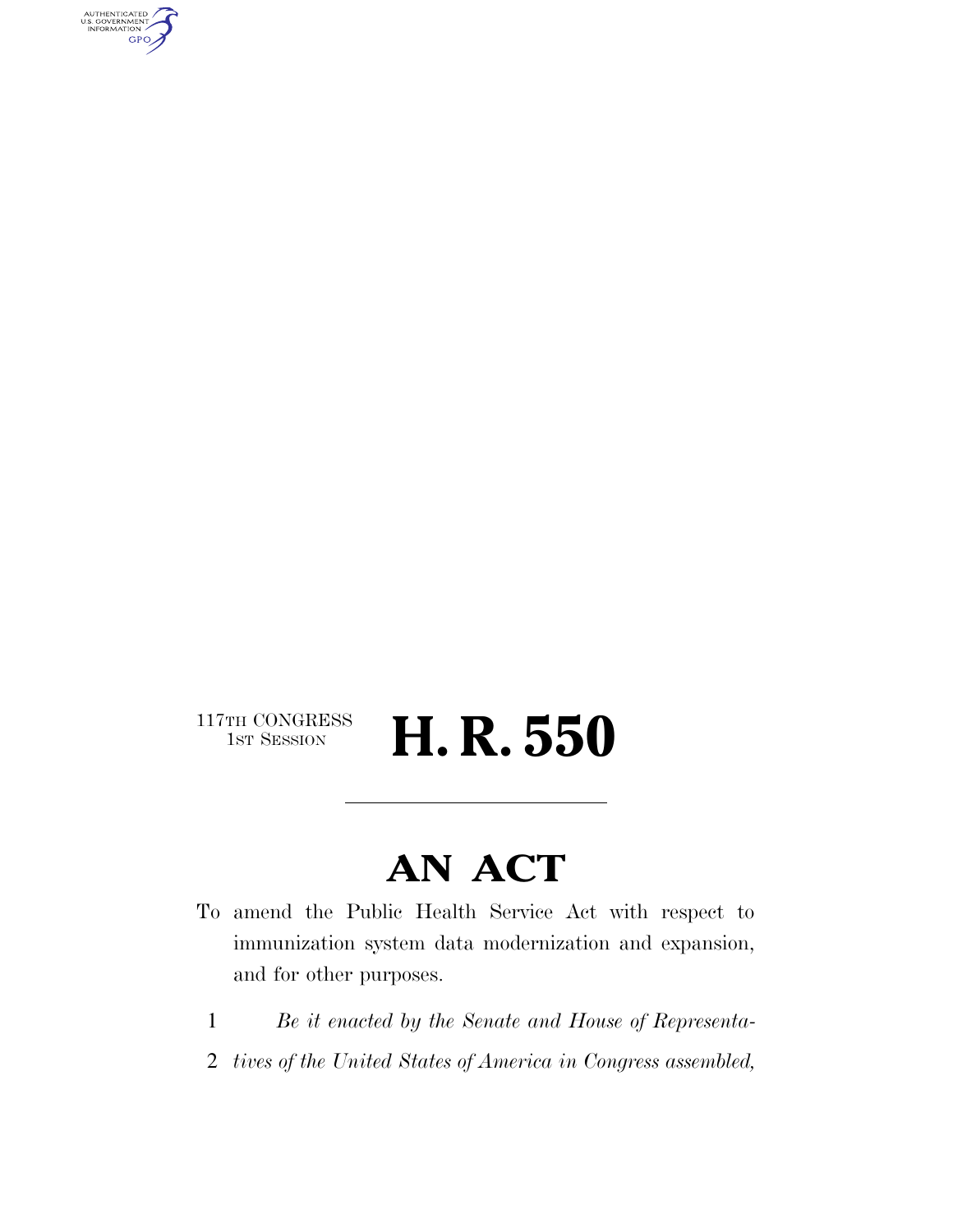#### **SECTION 1. SHORT TITLE.**

 This Act may be cited as the ''Immunization Infra-structure Modernization Act of 2021''.

### **SEC. 2. IMMUNIZATION INFORMATION SYSTEM DATA MOD-**

#### **ERNIZATION AND EXPANSION.**

 Subtitle C of title XXVIII of the Public Health Serv- ice Act (42 U.S.C. 300hh–31 et seq.) is amended by add-ing at the end the following:

#### **''SEC. 2824. IMMUNIZATION INFORMATION SYSTEM DATA MODERNIZATION AND EXPANSION.**

 ''(a) EXPANDING CDC AND PUBLIC HEALTH DE-PARTMENT CAPABILITIES.—

| 13 | $\lq(1)$ In GENERAL.—The Secretary shall—          |
|----|----------------------------------------------------|
| 14 | $\lq\lq$ conduct activities (including with re-    |
| 15 | spect to interoperability, population reporting,   |
| 16 | and bidirectional reporting to expand, enhance,    |
| 17 | and improve immunization information systems       |
| 18 | that are administered by health departments or     |
| 19 | other agencies of State, local, Tribal, and terri- |
| 20 | torial governments and used by health care pro-    |
| 21 | viders; and                                        |

 $\text{``(B)}$  award grants or cooperative agree- ments to the health departments, or such other governmental entities as administer immuniza- tion information systems, of State, local, Tribal, and territorial governments, for the expansion,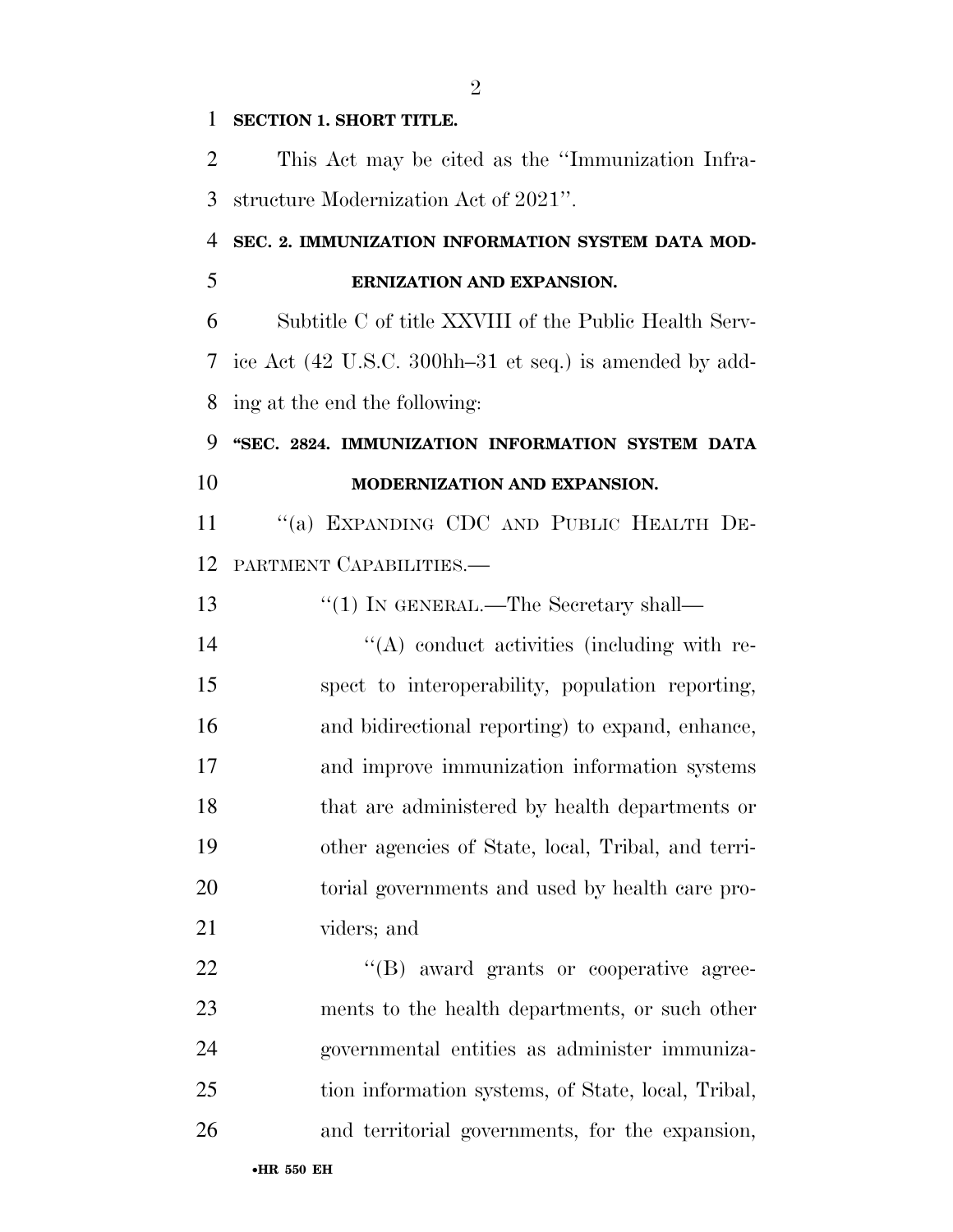| $\mathbf{1}$   | enhancement, and improvement of immuniza-        |
|----------------|--------------------------------------------------|
| $\overline{2}$ | tion information systems to assist public health |
| 3              | departments in—                                  |
| $\overline{4}$ | "(i) assessing current data infrastruc-          |
| 5              | ture capabilities and gaps among health          |
| 6              | care providers to improve and increase           |
| $\overline{7}$ | consistency in patient matching, data col-       |
| 8              | lection, reporting, bidirectional exchange,      |
| 9              | and analysis of immunization-related infor-      |
| 10             | mation;                                          |
| 11             | "(ii) providing for technical assistance         |
| 12             | and the efficient enrollment and training of     |
| 13             | health care providers, including at phar-        |
| 14             | macies and other settings where immuniza-        |
| 15             | tions are being provided, such as long-term      |
| 16             | care facilities, specialty health care pro-      |
| 17             | viders, community health centers, Feder-         |
| 18             | ally qualified health centers, rural health      |
| 19             | centers, organizations serving adults 65         |
| 20             | and older, and organizations serving home-       |
| 21             | less and incarcerated populations;               |
| 22             | "(iii) improving secure data collection,         |
| 23             | transmission, bidirectional exchange, main-      |
| 24             | tenance, and analysis of immunization in-        |
| 25             | formation;                                       |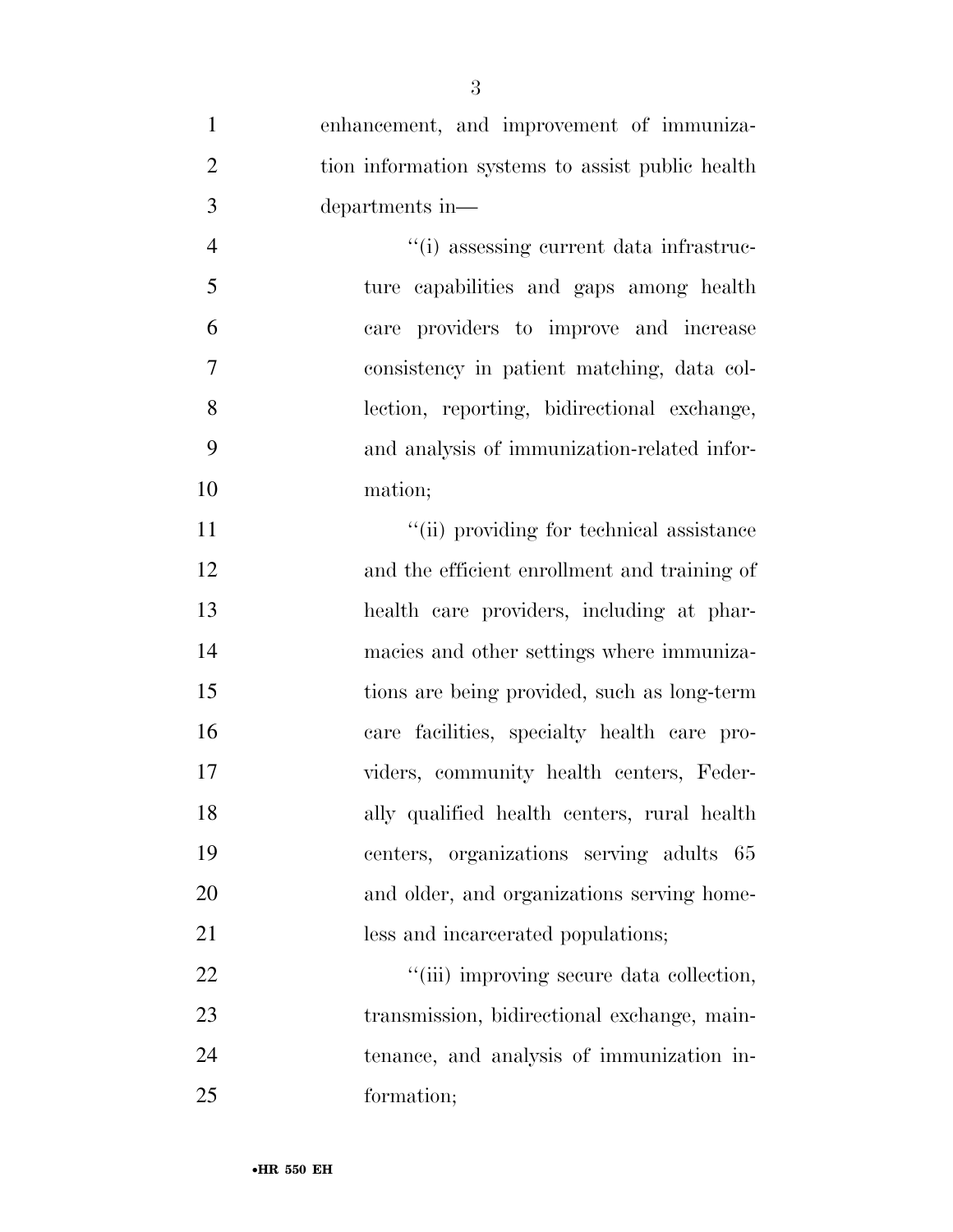| $\mathbf{1}$   | "(iv) improving the secure                         |
|----------------|----------------------------------------------------|
| $\mathbf{2}$   | bidirectional exchange of immunization             |
| 3              | record data among Federal, State, local,           |
| $\overline{4}$ | Tribal, and territorial governmental enti-         |
| 5              | ties and non-governmental entities, includ-        |
| 6              | ing by—                                            |
| $\overline{7}$ | "(I) improving such exchange                       |
| 8              | among public health officials in mul-              |
| 9              | tiple jurisdictions within a State, as             |
| 10             | appropriate; and                                   |
| 11             | "(II) by simplifying and sup-                      |
| 12             | porting electronic reporting by any                |
| 13             | health care provider;                              |
| 14             | $\mathcal{L}(v)$ supporting the standardization of |
| 15             | immunization information systems to accel-         |
| 16             | erate interoperability with health informa-        |
| 17             | tion technology, including with health in-         |
| 18             | formation technology certified under sec-          |
| 19             | tion $3001(c)(5)$ or with health information       |
| 20             | networks;                                          |
| 21             | $\lq\lq$ supporting adoption of the im-            |
| 22             | munization information system functional           |
| 23             | standards of the Centers for Disease Con-          |
| 24             | trol and Prevention and the maintenance            |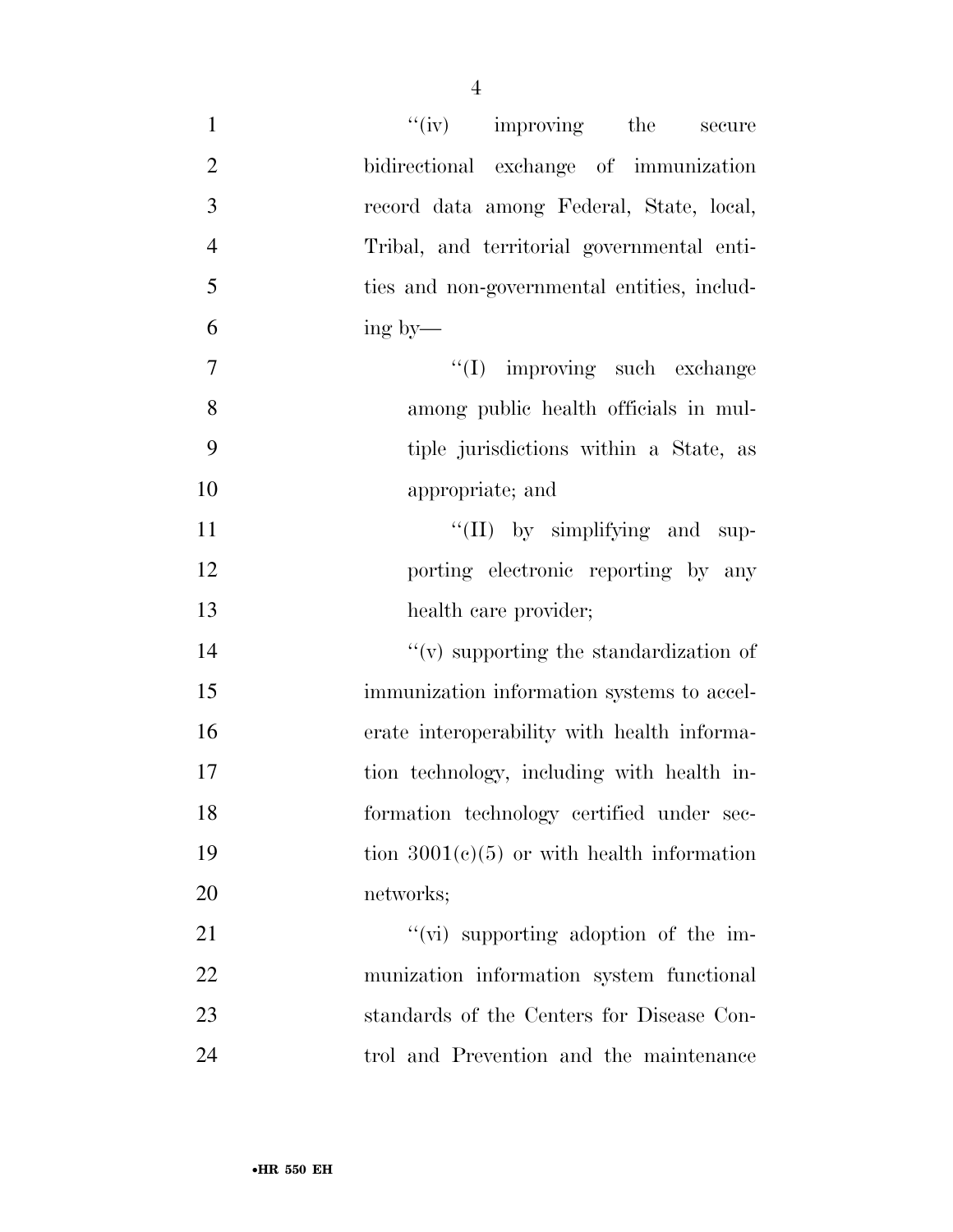| $\mathbf{1}$   | of security standards to protect individ-      |
|----------------|------------------------------------------------|
| $\overline{2}$ | ually identifiable health information;         |
| 3              | "(vii) supporting and training immu-           |
| $\overline{4}$ | nization information system, data science,     |
| 5              | and informatics personnel;                     |
| 6              | "(viii) supporting real-time immuniza-         |
| 7              | tion record data exchange and reporting,       |
| 8              | to support rapid identification of immuni-     |
| 9              | zation coverage gaps;                          |
| 10             | "(ix) improving completeness of data           |
| 11             | by facilitating the capability of immuniza-    |
| 12             | tion information systems to exchange data,     |
| 13             | directly or indirectly, with immunization      |
| 14             | information systems in other jurisdictions;    |
| 15             | $f(x)$ enhancing the capabilities of im-       |
| 16             | munization information systems to evalu-       |
| 17             | ate, forecast, and operationalize clinical de- |
| 18             | cision support tools in alignment with the     |
| 19             | recommendations of the Advisory Com-           |
| 20             | mittee on Immunization Practices as ap-        |
| 21             | proved by the Director of the Centers for      |
| 22             | Disease Control and Prevention;                |
| 23             | " $(xi)$ supporting the development and        |
| 24             | implementation of policies that facilitate     |
| 25             | complete population-level capture, consoli-    |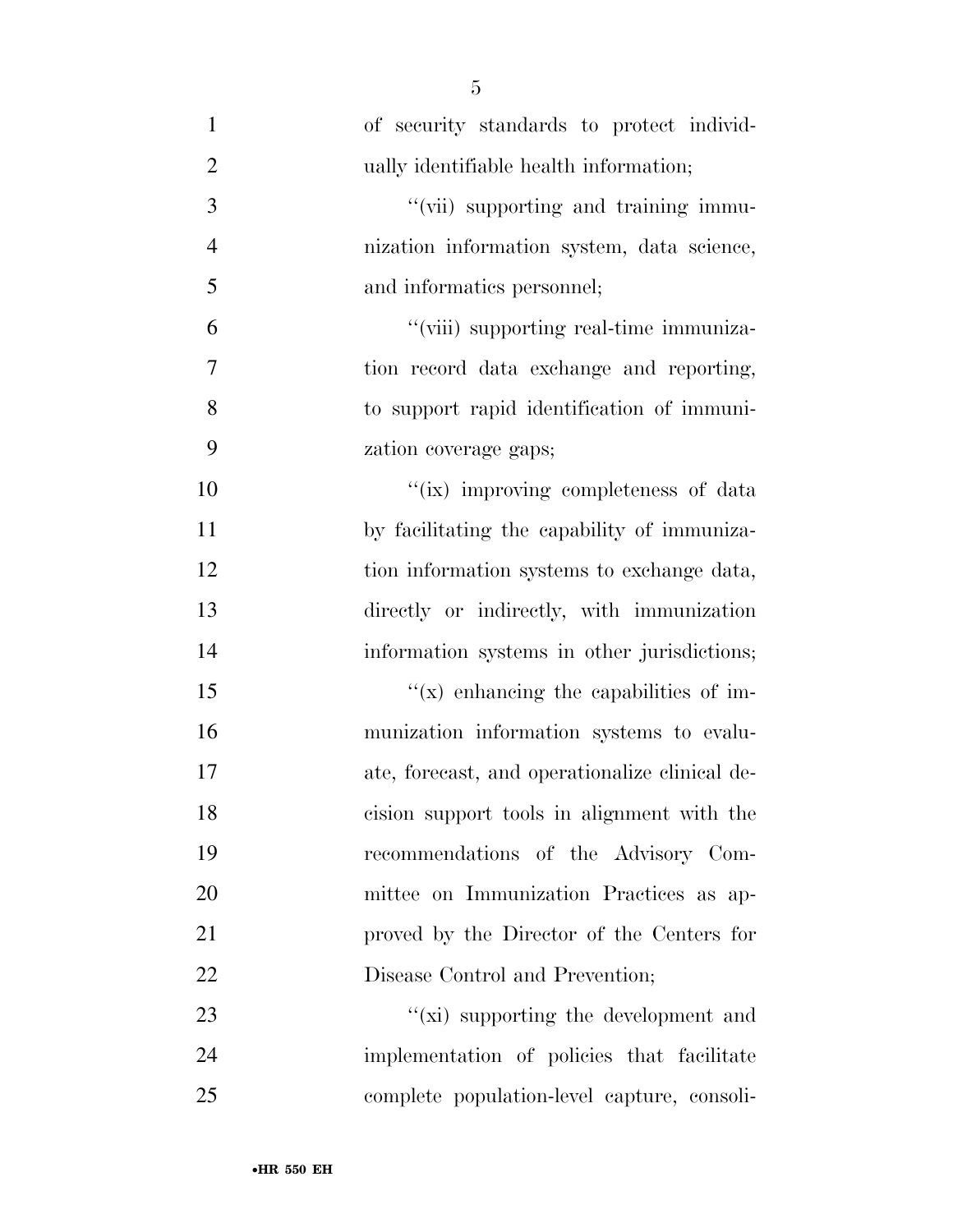| $\mathbf{1}$   | dation, and access to accurate immuniza-    |
|----------------|---------------------------------------------|
| $\overline{2}$ | tion information;                           |
| $\overline{3}$ | "(xii) supporting the procurement and       |
| $\overline{4}$ | implementation of updated software, hard-   |
| 5              | ware, and cloud storage to adequately       |
| 6              | manage information volume and capabili-     |
| $\tau$         | ties;                                       |
| 8              | "(xiii) supporting expansion of capa-       |
| 9              | bilities within immunization information    |
| 10             | systems for outbreak response;              |
| 11             | "(xiv) supporting activities within the     |
| 12             | applicable jurisdiction related to the man- |
| 13             | agement, distribution, and storage of vac-  |
| 14             | cine doses and ancillary supplies;          |
| 15             | "(xv) developing information related        |
| 16             | to the use and importance of immunization   |
| 17             | record data and disseminating such infor-   |
| 18             | mation to health care providers and other   |
| 19             | persons authorized under State law to ac-   |
| 20             | such information, including payors<br>cess  |
| 21             | and health care facilities; or              |
| 22             | "(xvi) supporting activities to improve     |
| 23             | the scheduling and administration of vac-   |
| 24             | cinations.                                  |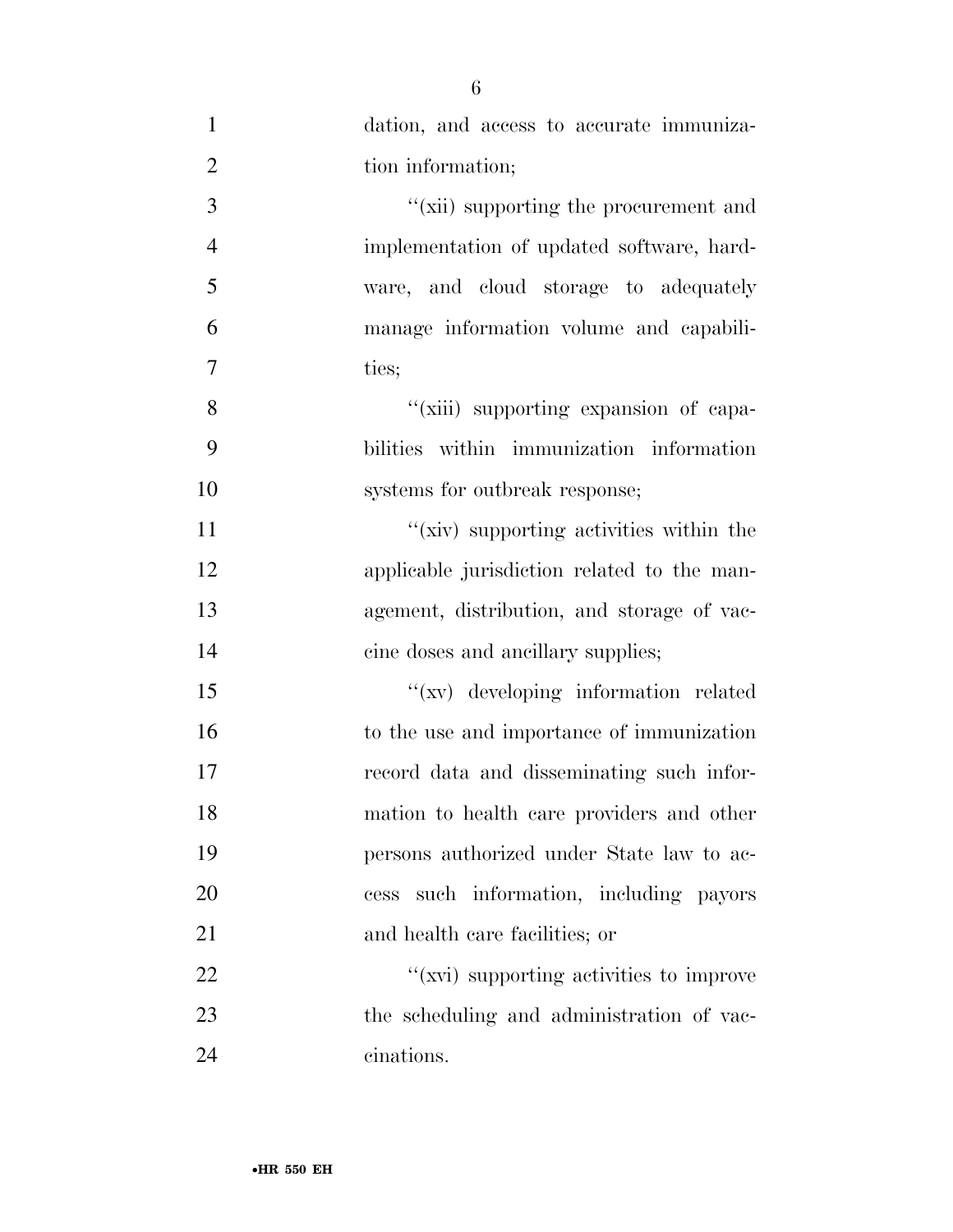| $\mathbf{1}$   | "(2) DATA STANDARDS.—In carrying out para-                 |
|----------------|------------------------------------------------------------|
| $\overline{2}$ | $graph (1)$ , the Secretary shall—                         |
| 3              | "(A) designate data and technology stand-                  |
| 4              | ards that must be followed by governmental en-             |
| 5              | tities with respect to use of immunization infor-          |
| 6              | mation systems as a condition of receiving an              |
| 7              | award under this section, with priority given to           |
| 8              | standards developed by—                                    |
| 9              | "(i) consensus-based organizations                         |
| 10             | with input from the public; and                            |
| 11             | "(ii) voluntary consensus-based stand-                     |
| 12             | ards bodies; and                                           |
| 13             | $\lq\lq(B)$ support a means of independent                 |
| 14             | verification of the standards used in carrying             |
| 15             | out paragraph (1).                                         |
| 16             | "(3) PUBLIC-PRIVATE PARTNERSHIPS.—In car-                  |
| 17             | rying out paragraph (1), the Secretary may develop         |
| 18             | and utilize contracts and cooperative agreements for       |
| 19             | technical assistance, training, and related implemen-      |
| 20             | tation support.                                            |
| 21             | "(b) REQUIREMENTS.-                                        |
| 22             | ``(1)<br><b>HEALTH</b><br><b>INFORMATION</b><br>TECHNOLOGY |
| 23             | STANDARDS.—The Secretary may not award a grant             |
| 24             | or cooperative agreement under subsection $(a)(1)(B)$      |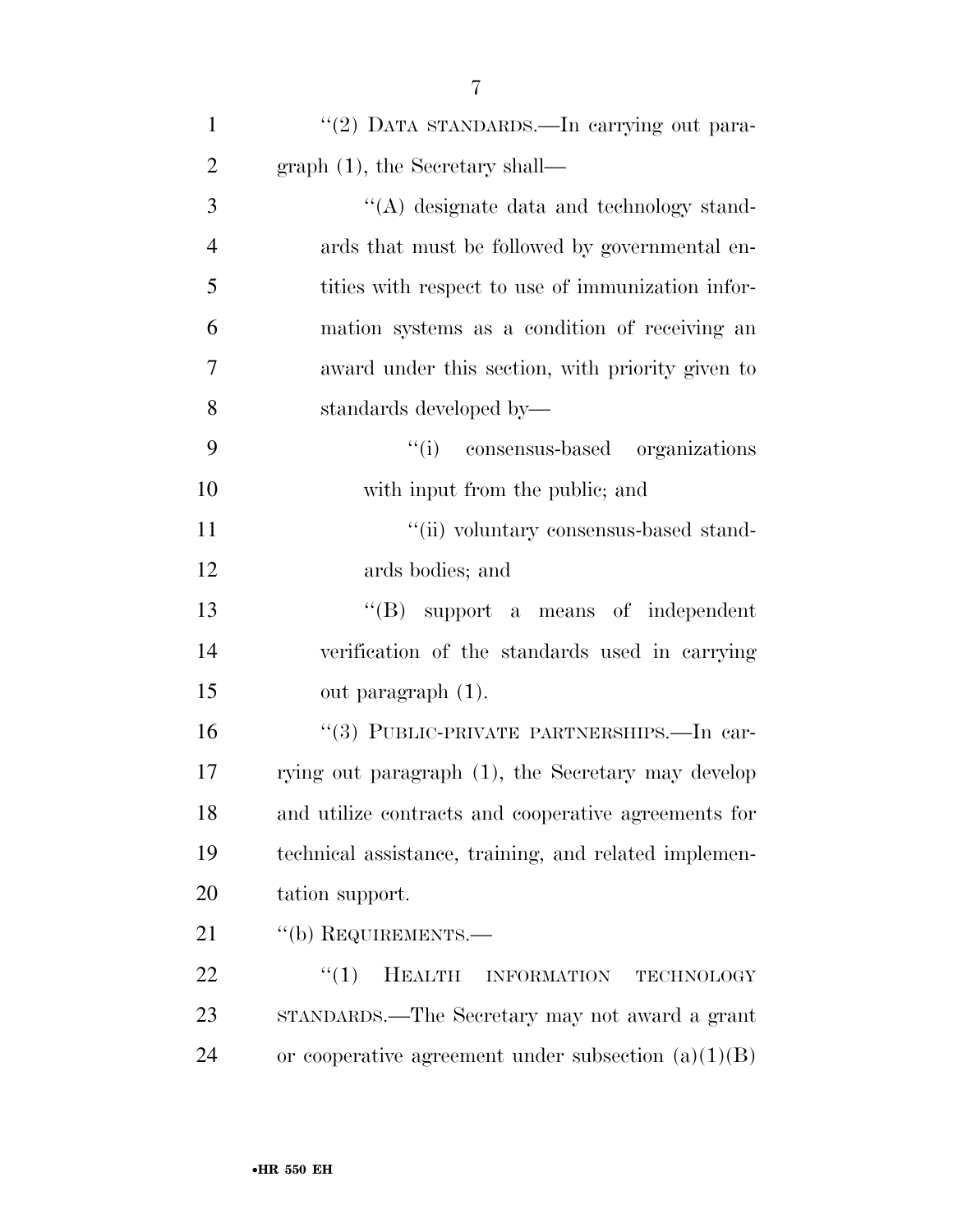| $\mathbf{1}$   | unless the applicant uses and agrees to use stand-          |
|----------------|-------------------------------------------------------------|
| $\overline{2}$ | ards adopted by the Secretary under section 3004.           |
| 3              | "(2) WAIVER.—The Secretary may waive the                    |
| $\overline{4}$ | requirement under paragraph (1) with respect to an          |
| 5              | applicant if the Secretary determines that the activi-      |
| 6              | ties under subsection $(a)(1)(B)$ cannot otherwise be       |
| 7              | carried out within the applicable jurisdiction.             |
| 8              | "(3) APPLICATION.—A State, local, Tribal, or                |
| 9              | territorial health department applying for a grant or       |
| 10             | cooperative agreement under subsection $(a)(1)(B)$          |
| 11             | shall submit an application to the Secretary at such        |
| 12             | time and in such manner as the Secretary may re-            |
| 13             | quire. Such application shall include information de-       |
| 14             | scribing—                                                   |
| 15             | $\lq\lq$ the activities that will be supported              |
| 16             | by the grant or cooperative agreement; and                  |
| 17             | $\lq\lq (B)$ how the modernization of the immu-             |
| 18             | nization information systems involved will sup-             |
| 19             | port or impact the public health infrastructure             |
| <b>20</b>      | of the health department, including a descrip-              |
| 21             | tion of remaining gaps, if any, and the actions             |
| 22             | needed to address such gaps.                                |
| 23             | "(c) STRATEGY AND IMPLEMENTATION PLAN.—Not                  |
| 24             | later than 90 days after the date of enactment of this sec- |
| 25             | tion, the Secretary shall submit to the Committee on En-    |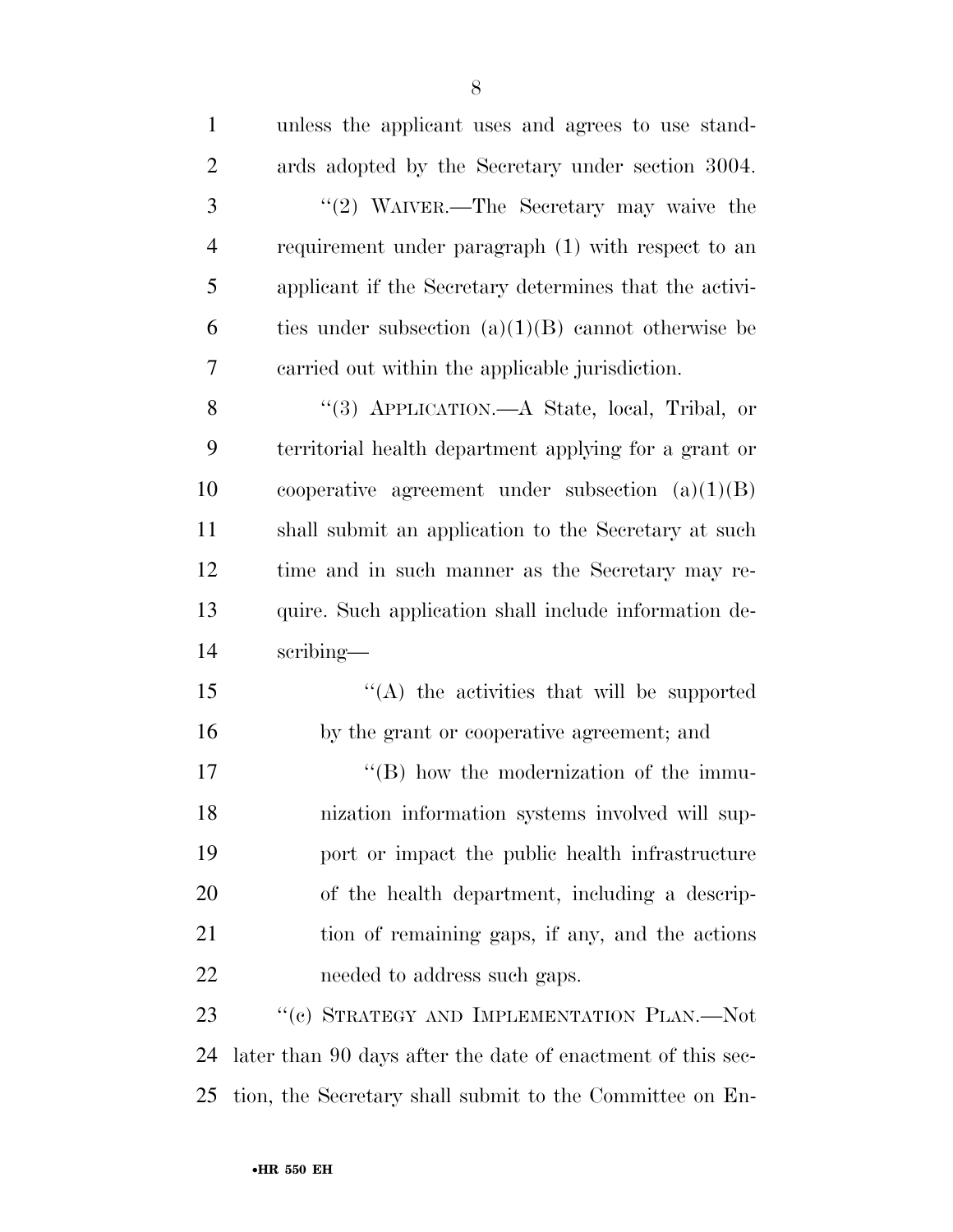ergy and Commerce of the House of Representatives and the Committee on Health, Education, Labor, and Pen- sions of the Senate a coordinated strategy and an accom- panying implementation plan that identifies and dem- onstrates the measures the Secretary will utilize to—  $6 \t\t\t\t\t\t''(1)$  update and improve immunization infor-

 mation systems supported by the Centers for Dis-ease Control and Prevention; and

 $(2)$  carry out the activities described in this section to support the expansion, enhancement, and improvement of State, local, Tribal, and territorial immunization information systems.

13 "(d) CONSULTATION; TECHNICAL ASSISTANCE.—

14  $\frac{1}{2}$  CONSULTATION.—In developing the strat- egy and implementation plan under subsection (c), 16 the Secretary shall consult with—

 $\langle (A) \rangle$  health departments, or such other governmental entities as administer immuniza- tion information systems, of State, local, Tribal, and territorial governments;

21  $''(B)$  professional medical associations, public health associations, and associations rep-resenting pharmacists and pharmacies;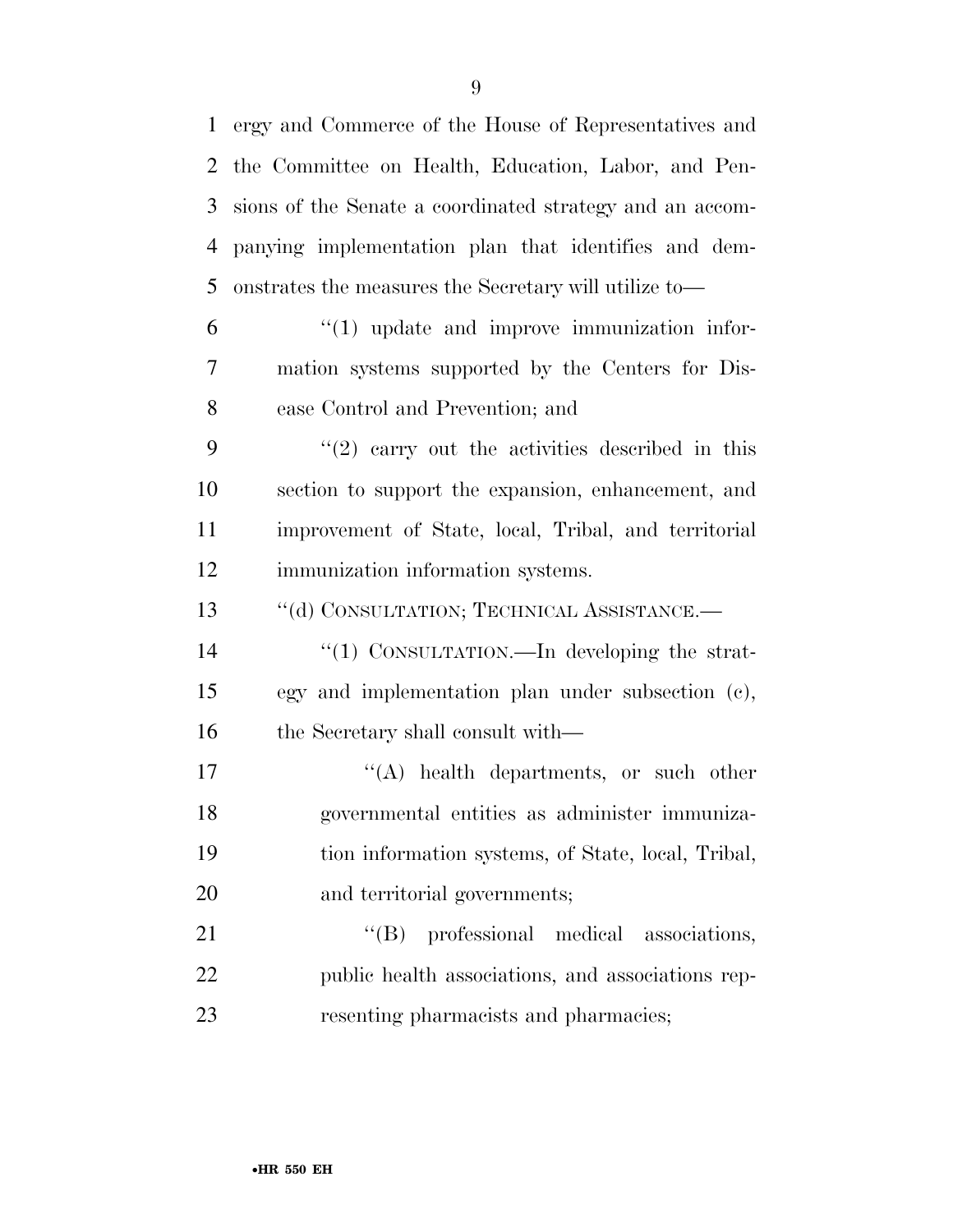| $\mathbf{1}$   | "(C) community health centers, long-term                   |
|----------------|------------------------------------------------------------|
| $\overline{2}$ | care facilities, and other appropriate entities            |
| 3              | that provide immunizations;                                |
| $\overline{4}$ | "(D) health information technology ex-                     |
| 5              | perts; and                                                 |
| 6              | $\lq\lq(E)$ other public or private entities, as ap-       |
| $\overline{7}$ | propriate.                                                 |
| 8              | "(2) TECHNICAL ASSISTANCE.—In connection                   |
| 9              | with consultation under paragraph (1), the Secretary       |
| 10             | $may$ —                                                    |
| 11             | "(A) provide technical assistance, certifi-                |
| 12             | cation, and training related to the exchange of            |
| 13             | information by immunization information sys-               |
| 14             | tems used by health care and public health enti-           |
| 15             | ties at the local, State, Federal, Tribal, and ter-        |
| 16             | ritorial levels; and                                       |
| 17             | "(B) develop and utilize public-private                    |
| 18             | partnerships for implementation support appli-             |
| 19             | cable to this section.                                     |
| 20             | "(e) REPORT TO CONGRESS.—Not later than $1$ year           |
| 21             | after the date of enactment of this section, the Secretary |
| 22             | shall submit a report to the Committee on Health, Edu-     |
| 23             | cation, Labor, and Pensions of the Senate and the Com-     |
| 24             | mittee on Energy and Commerce of the House of Rep-         |
| 25             | resentatives that includes—                                |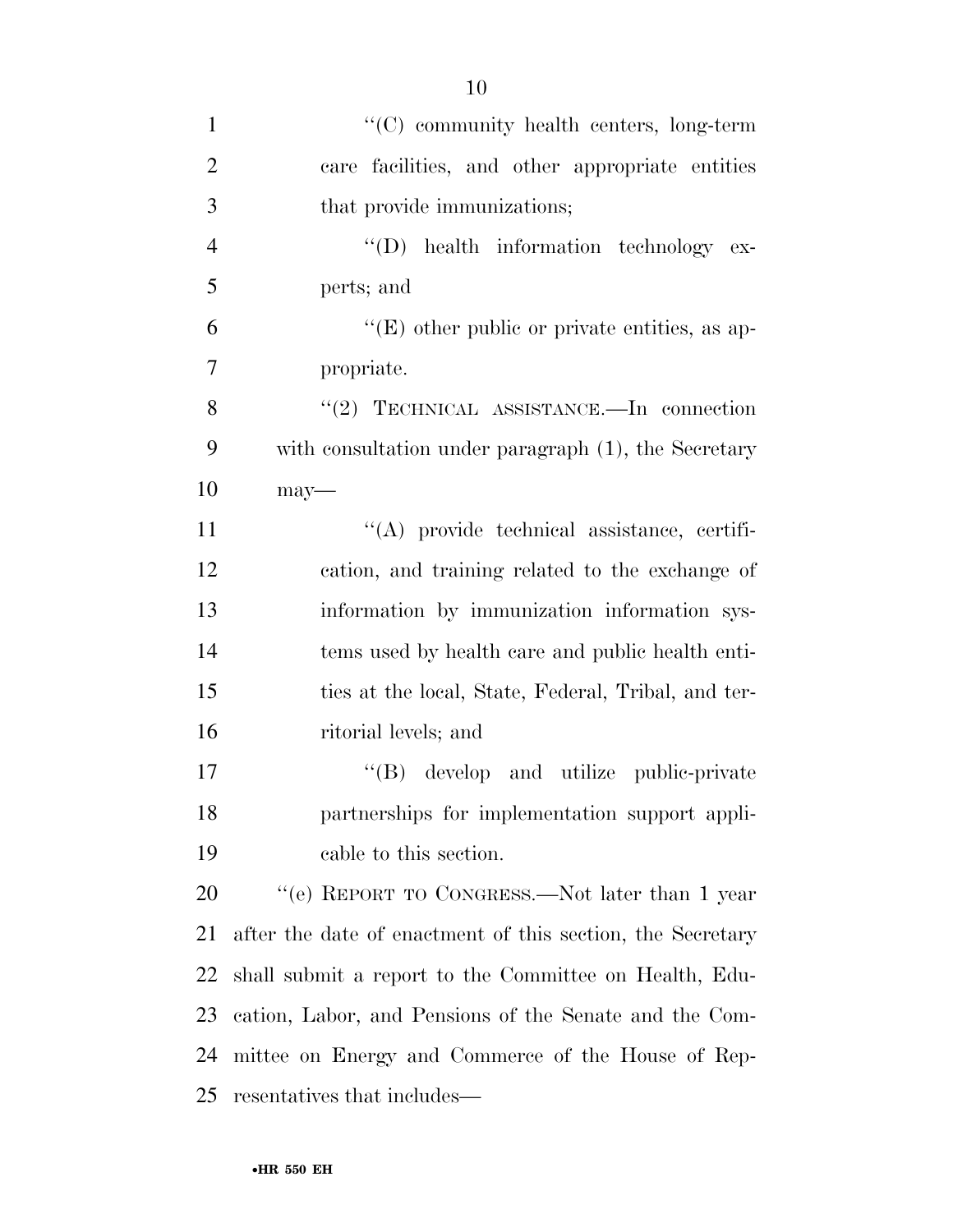| $\mathbf{1}$   | $``(1)$ a description of any barriers to-                |
|----------------|----------------------------------------------------------|
| $\overline{2}$ | $\lq\lq$ public health authorities imple-                |
| 3              | menting interoperable immunization informa-              |
| $\overline{4}$ | tion systems;                                            |
| 5              | $\lq\lq$ the exchange of information pursuant            |
| 6              | to immunization records; or                              |
| $\overline{7}$ | "(C) reporting by any health care profes-                |
| 8              | sional authorized under State law, using such            |
| 9              | immunization information systems, as appro-              |
| 10             | priate, and pursuant to State law; or                    |
| 11             | $\lq(2)$ a description of barriers that hinder the       |
| 12             | effective establishment of a network to support im-      |
| 13             | munization reporting and monitoring, including a         |
| 14             | list of recommendations to address such barriers;        |
| 15             | and                                                      |
| 16             | $"$ (3) an assessment of immunization coverage           |
| 17             | and access to immunizations services and any dis-        |
| 18             | parities and gaps in such coverage and access for        |
| 19             | medically underserved, rural, and frontier areas.        |
| 20             | "(f) DEFINITION.—In this section, the term 'immuni-      |
| 21             | zation information system' means a confidential, popu-   |
| 22             | lation-based, computerized database that records immuni- |
| 23             | zation doses administered by any health care provider to |
| 24             | persons within the geographic area covered by that data- |
| 25             | base.                                                    |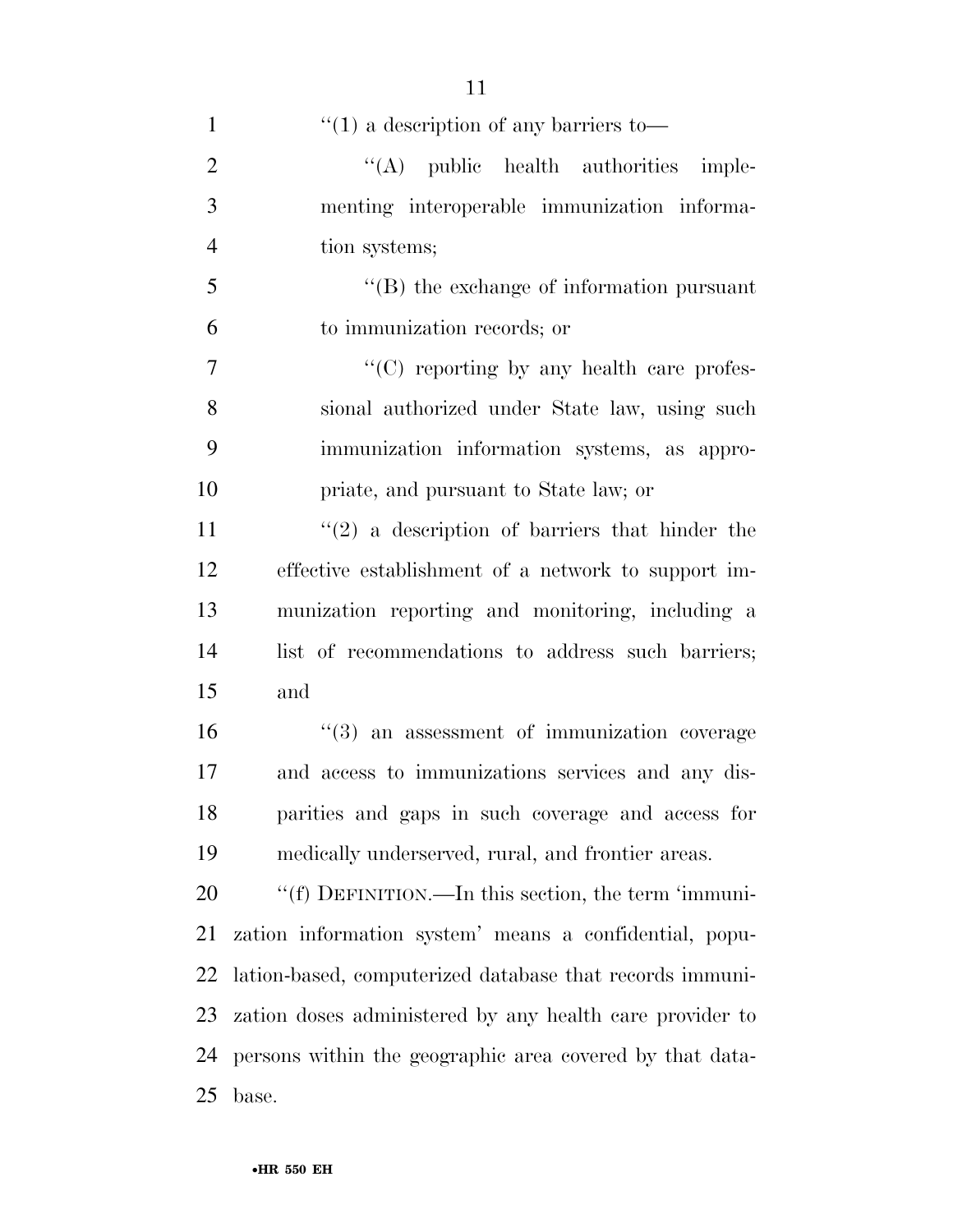''(g) AUTHORIZATION OF APPROPRIATIONS.—To carry out this section, there is authorized to be appro- priated \$400,000,000, to remain available until ex-pended.''.

Passed the House of Representatives November 30, 2021.

Attest:

*Clerk.*